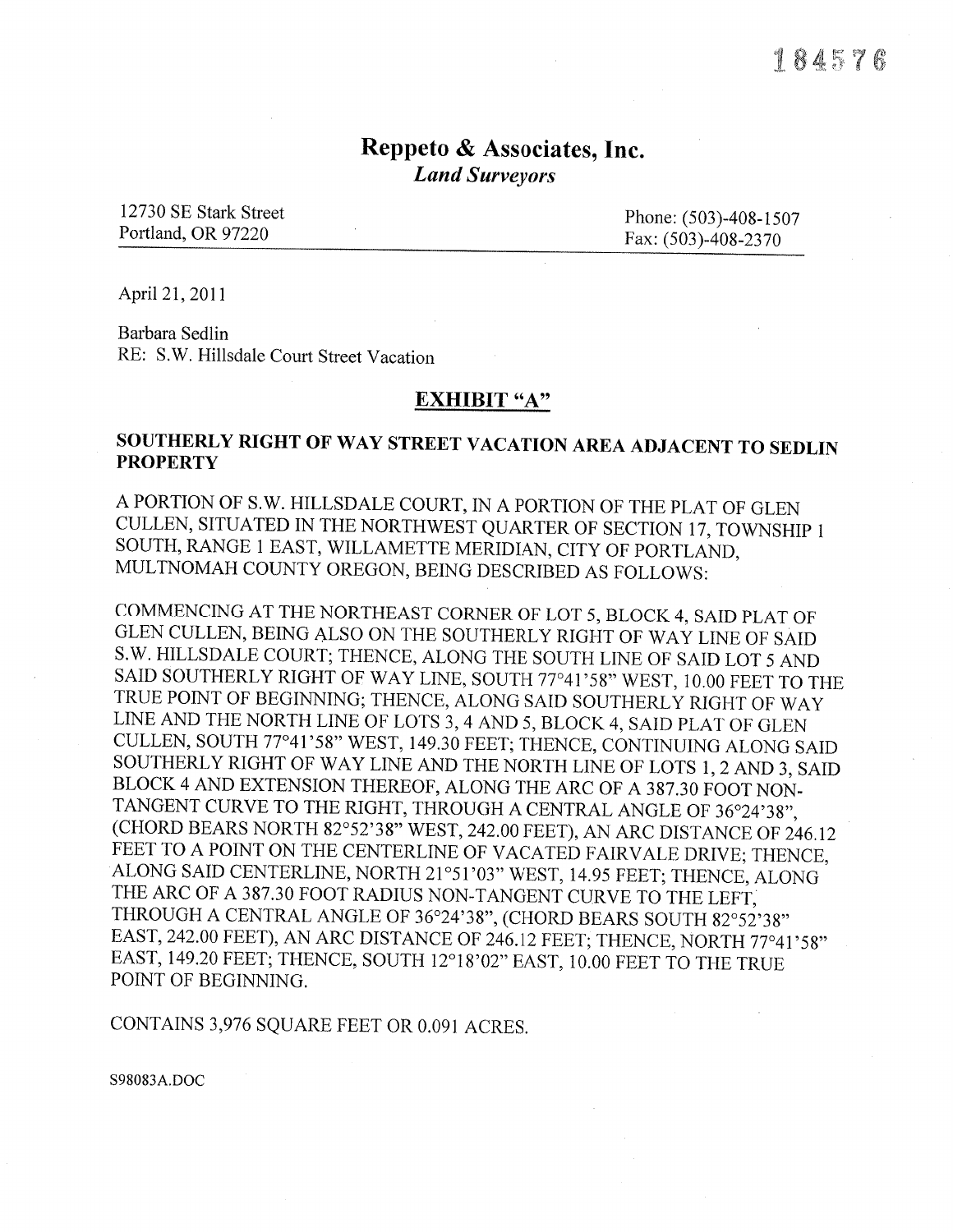# Reppeto & Associates, Inc. Land Surveyors

12730 SE Stark Street Phone: (503)-408-1507<br>Portland, OR 97220 Fax: (503)-408-2370

April 21, 2011

Barbara Sedlin RE: S.W. Hillsdale Court Street Vacation

#### EXHIBIT "B"

## NORTHERLY RIGHT OF WAY STREET VACATION AREA ADJACENT TO SEDLIN, STANLEY AND JOHNSEN PROPERTY

A PORTION OF S.W. HILLSDALE COURT AND A PORTION OF S.W. 43RD AVENUE, IN A PORTION OF THE PLAT OF GLEN CULLEN, SITUATED IN THE NOR'IHWEST QUARTER OF SECTION 17, TOWNSHIP I SOUTH, RANGE I EAST, WILLAMETTE MERIDIAN, CITY OF PORTLAND, MULTNOMAH COUNTY OREGON, BEING DESCRIBED AS FOLLOWS:

BEGINNING AT THE SOUTHWEST CORNER OF LOT 6, BLOCK 1, SAID PLAT OF GLEN CULLEN, BEING ALSO THE NORTHERLY RIGHT OF WAY OF SAID SW HILLSDALE COURT; THENCE, ALONG SAID NORTHERLY RIGHT OF WAY LINE AND THE SOUTH LINE OF LOTS 6, ANGLE OF 37°47'11", (CHORD BEARS SOUTH 82°48'35" EAST, 199.01 FEET), AN ARC DISTANCE OF 202.66 FEET; THENCE. NORTH 78°35'00" EAST, 2.53 FEET TO THE SOUTHEAST CORNER OF SAID LOT 9 AND THE WEST RIGHT OF WAY LINE OF SAID SW 1 AND 2, SAID BLOCK 2 AND SAID NORTH RIGHT OF WAY LINE, NORTH 78°35'00"

s98083A.DOC Page 1 of 2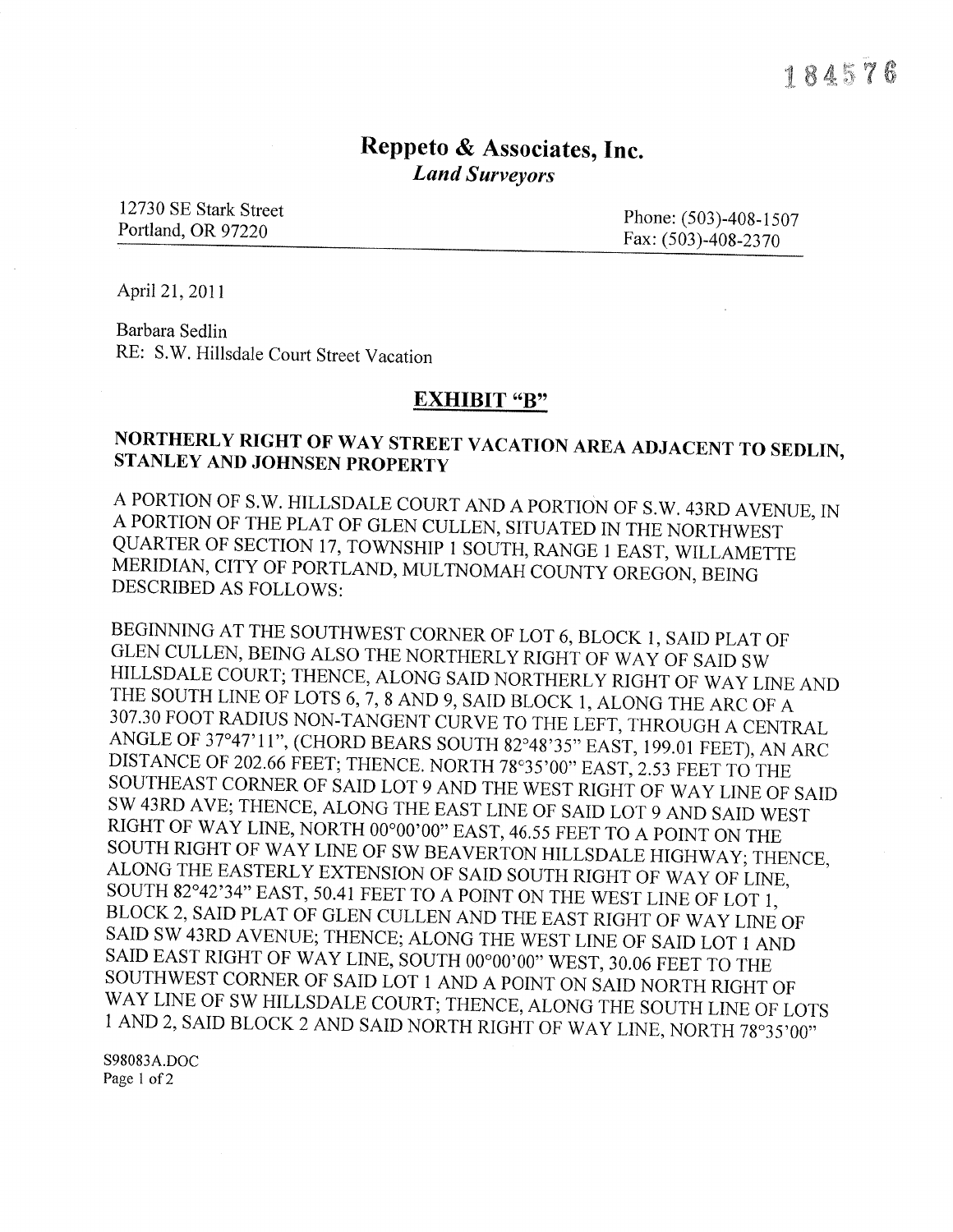# Reppeto & Associates, Inc. **Land Surveyors**

| 12730 SE Stark Street | Phone: $(503)$ -408-1507 |
|-----------------------|--------------------------|
| Portland, OR 97220    | Fax: $(503)$ -408-2370   |
|                       |                          |

EAST, 92.95 FEET TO A POINT ON THE SOUTH RIGHT OF WAY LINE OF SW BEAVERTON HILLSDALE HIGHWAY; THENCE SOUTH 11°25'00" EAST, 10.00 FEET; THENCE, SOUTH 78°35'00" WEST; 146.44 FEET; ALONG THE ARC OF A 317.30 FOOT NON-TANGENT CURVE TO THE RIGHT, THROUGH A CENTRAL ANGLE OF 36°54'20", (CHORD BEARS NORTH 83°15'00" WEST, 200.87 FEET), AN ARC DISTANCE OF 204.38 FEET; THENCE, NORTH 00°00'00" WEST, 11.09 FEET TO THE POINT OF BEGINNING.

CONTAINS 5,415 SQUARE FEET OR 0.124 ACRES.

S98083A,DOC Page 2 of 2